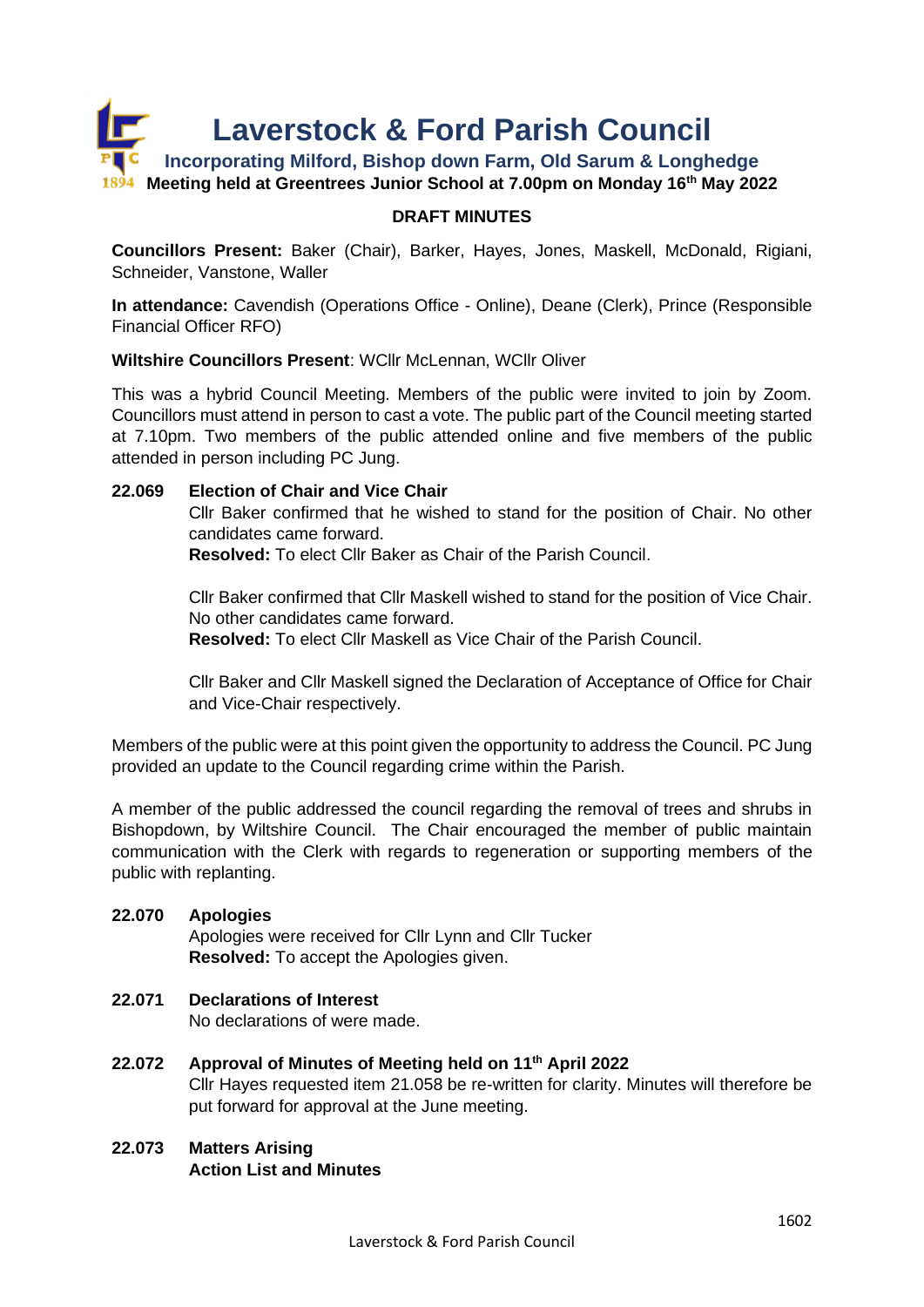**Action PC342** The Clerk reported that Wiltshire Highways had inspected the access points to Castle Hill Country Park and found them to be safe. The fences can be removed after Highways repair the tarmac at Oldfield Road in late June. The Clerk will write to the neighbouring residents informing them of the Council's plans. **Action FGP366** The Chair reported that Vistry had declined to amend the changing rooms plans. The Chair felt that the next steps were to talk to the Scout's regarding an extension to the changing rooms.

# **22.074 Castle Hill Country Park**

A representative of the Land Trust reported on proposals to designate Castle Hill Country Park as a site of biodiversity net gain. Councillors supported the plans.

The Chair brought forward item 22.083

### **22.083 Memorial Policy**

Cllr Waller summarised the formation of the Memorial Policy. An amendment to remove plaques on trees after ten years but leave plaques on benches for the lifetime of the bench was agreed.

**Resolved**: To adopt the Memorial Policy with an amendment to remove plaques on trees after ten years.

### **22.075 Annual Investment Strategy**

The Responsible Financial Officer had circulated a draft Annual Investment Strategy, following discussion at the May Finance and General Purposes Committee meeting. Councillors had no further questions.

**Resolved**: That the Council approve the Annual Investment Strategy dated 4th April 2022

**Resolved:** That the Council approve investment in the CCLA Public Sector Deposit Fund

### **22.076 Review of Financial Risk Assessment**

The Chair suggested the risk of Financial Reporting should be increased to a Risk 2 as a result the transition to a new financial system, and that the risk of Cash Theft and Fraud be reduced to Risk 1 as the Council has not held any petty cash since 2013.

**Resolved:** To approve the Financial Risk Assessment dated 16<sup>th</sup> May 2022 as a true statement of financial risks to the Council with the following amendments:

- Financial Reporting: Lack of Information Communication increased to a Risk 2
- Cash & Petty Cash: Fraud or Theft reduced to a Risk 1

### **22.077 Review of Asset Register**

The RFO explained the Asset Register to Councillors and clarified what constituted an asset. The RFO also informed Councillors that unlike in business, assets held by the Parish Council do not depreciate in the accounts.

**Resolved**: To acknowledge receipt of the Asset Register.

#### **22.078 Approval of Insurance**

The Council is in the second year of a three year insurance agreement with Zurich Municipal through Community First brokerage. The RFO recommended that the Council renew the policy.

**Resolved:** To approve the renewal of the insurance policy with Zurich Municipal.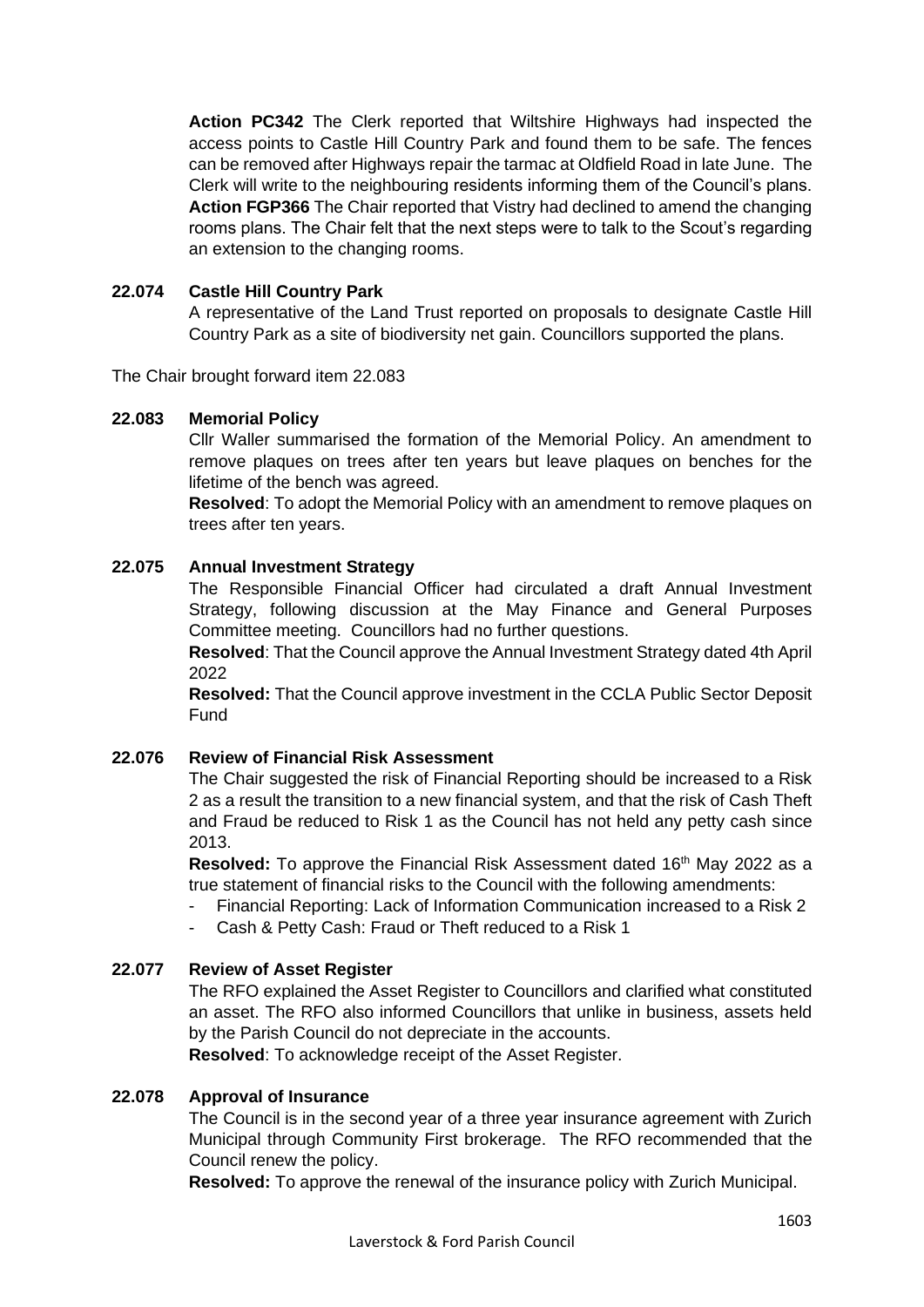## **22.079 Membership of External Organisations**

The Clerk listed the External Organisation of which the Parish Council is a member - National Association of Local Councils, the Wiltshire Association of Local Councils, the Campaign for Rural England (CPRE), Natural England, Community First and Wiltshire Wildlife Trust. No concerns were raised.

### **22.080 Appointment of Committees**

The Chair expressed gratitude to Councillors for the work done by committees. **Resolved**: To approve maintaining the current committee structure with the addition of Cindy Vanstone to the Operations Committee.

### **22.081 Review of Policies**

It was agreed the Information Protection Policy should fall under the Finance and General Purposes Committee, to sit alongside the Data Protection Policy. The amendment to Standing Orders detailed in Report 22.081 was proposed and seconded. This item will be tabled for the next Parish Council meeting on 21<sup>st</sup> June 2022.

### **22.082 Church Road Traffic Regulation Order**

The proposal has been supported by Local Highways and Footways Improvement Group (LHFIG) and will now be put to Area Board for approval. The Chair noted that the 25% contribution from the Parish Council would be £2,000 following an estimated total cost of £8,000.

**Resolved**: To approve the Parish Council contribution of £2,000 to Wiltshire Highways for the Church Road Traffic Regulation Order.

### **22.084 Land Adjacent to 29 Whitebridge Road**

The Clerk reported that a strip of land, 26m x 1.5m, adjacent to 29 Whitebridge Road has been leased to the occupier for at least the past 14 years. On expiry of the current lease, the occupier would like to continue the arrangement and enter into a new 7 year lease. The lessee will meet the councils legal costs for preparation of the lease.

**Resolved**: To authorise Councillors to sign the lease at 29 Whitebridge Road with a rental increase to £70 per annum, in accordance with Standing Orders Para 23.

### **22.085 Planning**

**20/11145/OUT Outline application (all matters reserved except for access) for the subdivision of the residential plot and erection of up to 3 Residential dwellings (Use Class C3) Land SE of Bourne House, Ford Lane, Ford. Revised Plans.**

Cllr Maskell and Cllr Barker felt that the frequent flooding and access to the proposed properties was on a blind corner.

**Resolved**: To object to the application due to the risk of flooding and access provisions.

### **Planning Log**

**Resolved:** To approve the following responses.

**PL/2022/02105** Demolition of existing agricultural buildings and erection of a religious meeting hall with associated access and parking provisions at Land north